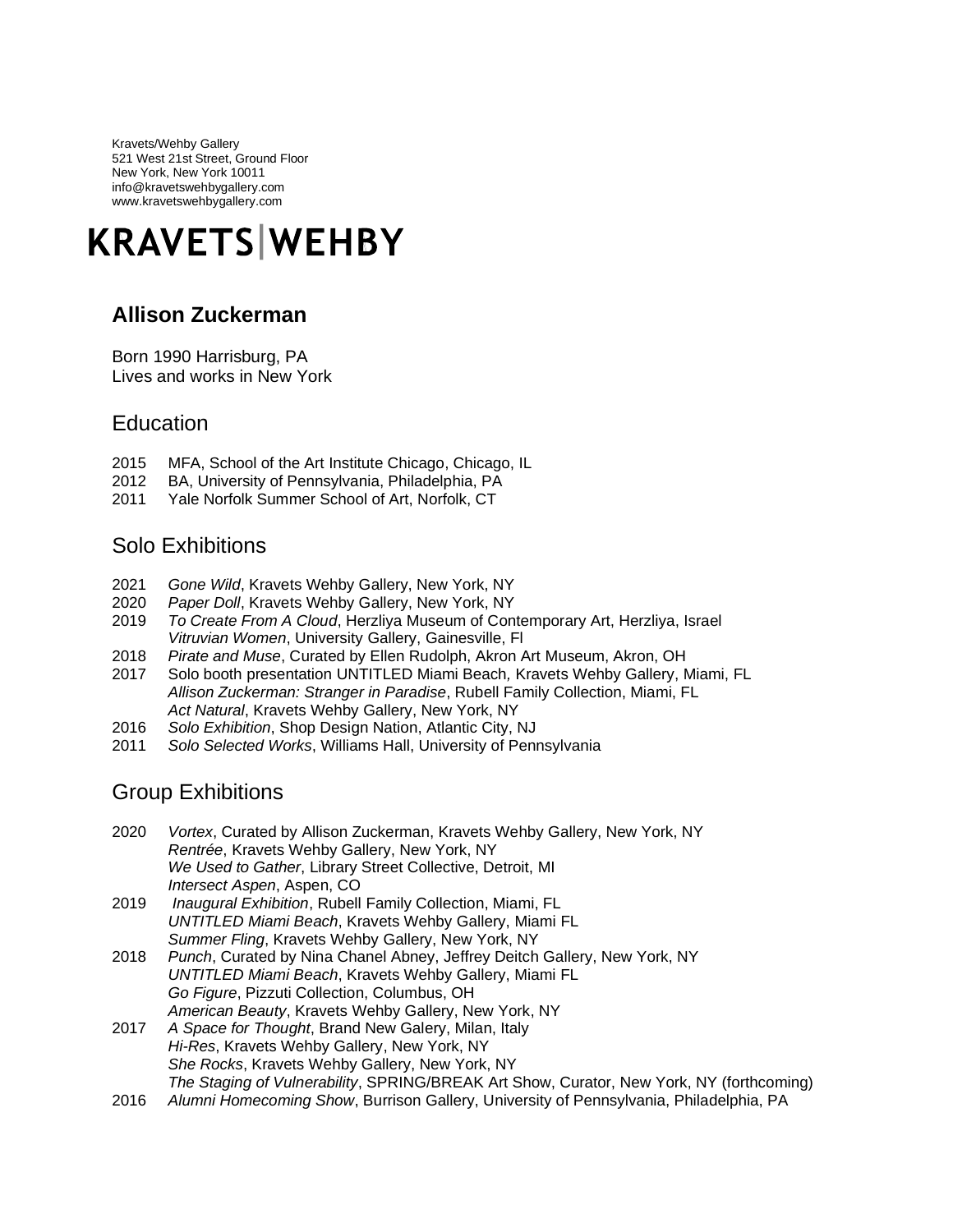*All our Hearts Beat as One*, Gallery Different, London, UK *Seeking Space: Making the Future*, David & Schweitzer Contemporary, Brooklyn, NY *Cosmos Pornography*, ArtHelix, Brooklyn, NY 88th Annual International Juried Show, Art Association of Harrisburg, Harrisburg, PA 2015 *EXTRACT V*, Kuntsforeningen GL STRAND, Copenhagen, Denmark Demo Chicago: International Demonstration of Contemporary and Modern Art, Chicago, IL SAIC @ EXPO Chicago, Navy Pier, Chicago, IL *Consuming Bodies*, Fundación del Centro Cultiral del México Contemporáneo, Mexico City *Male Nudes*, The Honey Hole, Chicago, IL Summer Soirée Group Show, Art Association of Harrisburg, Harrisburg, PA MFA Thesis Exhibition, Sullivan Gallery, Chicago, IL *Producers Producing Production Jones*, The Carl, Chicago, IL *Cannibal Cartoon*, LeRoy Neiman Center Gallery, Chicago, IL *Prism Walls: Sexual Identity and the Expression of Desire*, Loyola University, Chicago, IL 2014 *Playtime*, FLATS Studio, Chicago, IL

- 2013 *Mondo Collage*, Funhouse Gallery, Detroit, MI
- 2012 *Rock, Pickle, Scissors, Ice Box, Crane Building*, Philadelphia, Pennsylvania Senior Thesis Show, Charles Addams Gallery, University of Pennsylvania CRED Magazine Storefront, Philadelphia, Pennsylvania
- 2011 *Race Dialogue Project*, Fox Gallery, University of Pennsylvania Yale Norfolk Exhibitions, Yale Norfolk Gallery, Norfolk, Connecticut Undergraduate Juried Exhibition, Charles Addams Gallery, University of Pennsylvania

#### Selected Publications

2021 Allison Zuckerman, "The Creativity Issue." Vogue Italia. March 2021. Nadja Sayej, "Allison Zuckerman's New Exhibition Honors Strong Women." Forbes. March 2, 2021. Online. Sarah Cascone, "Editors' Picks: 11 Events for Your Art Calendar This Week, From International Women's Day Celebrations to a Look at Artemisia Gentileschi's Influences." Artnet News. March 8, 2021. Online. Allison Zuckerman, "Zootopia. Allison Zuckerman for Vogue Italia." Vogue Italia. January 9, 2021. Print and online. 2020 Jo Thompson, "Allison Zuckerman Flattening The Hierarchies of Art." Metal Magazine. November 10, 2020. 2019 Shivani Vora, "In Chelsea, a Little Piece of Prerevolutionary Iran." The New York Times. November 21, 2019. Online. Allison Zuckerman, "Utopia. Allison Zuckerman for Vogue Italia." Vogue Italia. November 11, 2019. Print and Online. Debby Luzia, "A Blitz of Color and Images." The Jerusalem Post. October 22, 2019. Online. 2018 artnet News. "14 Globetrotting Art Aficionados Tell Us About the Most Memorable Show They Saw in 2018." Artnet. December 17, 2018. Online. Goldstein, Caroline. "6 Buzz-Worthy Artists on Their Personal Fashion and the Designers Who Influence Their Practice." Artnet. December 5, 2018. Online. Arehart, Mark. "State of the Arts: When Memes Meet Manet, the Bold Work of Allison Zuckerman." WKSU. November 30, 2018. Online. Turner, Anderson. "Art Review: Allison Zuckerman gives classical paintings a modern, feminist twist." Akron Beacon Journal/Ohio.com. November 3, 2018. Online. artnet News. "No Gallery? No Problem: 9 millennial Art Strategies That Are Shaping the Future of Contemporary Art." Artnet. September 18, 2018. Online. Carter, Felicity. "Allison Zuckerman Rewrites Art History to Reclaim Famous Females." Forbes. August 9, 2018. Online.